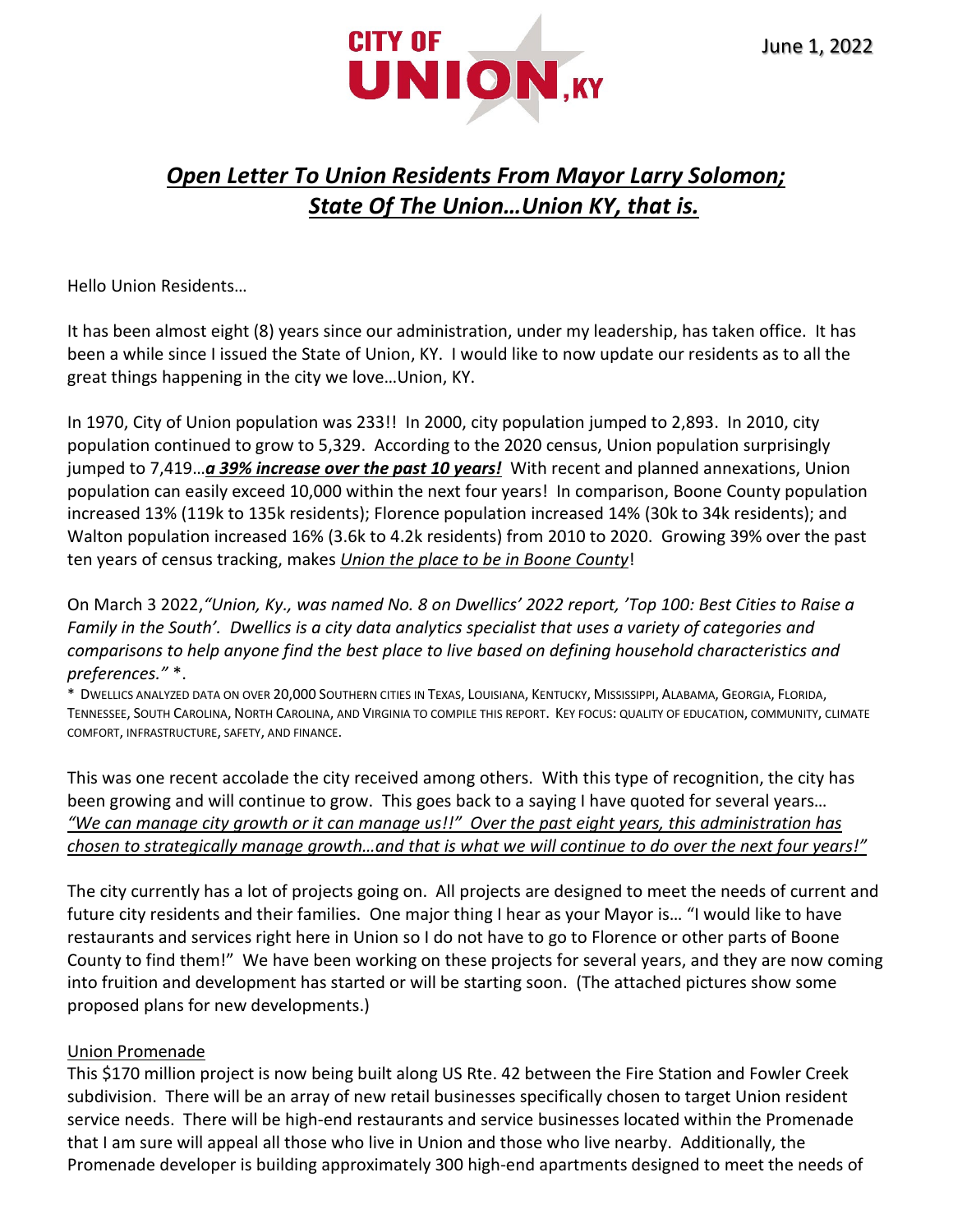business professionals and retirees. Lastly, the Promenade will be building 46 high-end patio homes designed to provide the full spacing of a home but without the worry of yards to maintain. The retail portion of this project will be operational toward the end of 2023; this project will be fully-completed sometime in 2026.



*Promenade Center Conceptual Image*

#### Grammas Center

This \$50 million project is going to be built on the other side of US Rte. 42 down from the Promenade between Brilliance Avenue and Bristow Drive. For the past 15 years, the Grammas family has held onto this property waiting for the right time to develop it. A couple of years ago, Paul and Nick Grammas approached the city to work with us to develop their property. They plan to build a high-end, mixed-use (retail and apartment) development. Additionally, they plan to build 12 four story condos along Brilliance Avenue. For our part, the city plans to extend Brilliance Avenue to the Mt. Zion Road roundabout. The new Brilliance Avenue extension will provide greater accessibility to the new Grammas Center from Mt. Zion Road and greater connectivity for Harmony residents to Mt. Zion Road without having to go out to US Rte. 42. This project is planned for completion sometime in 2024.



*Grammas Center Design Image*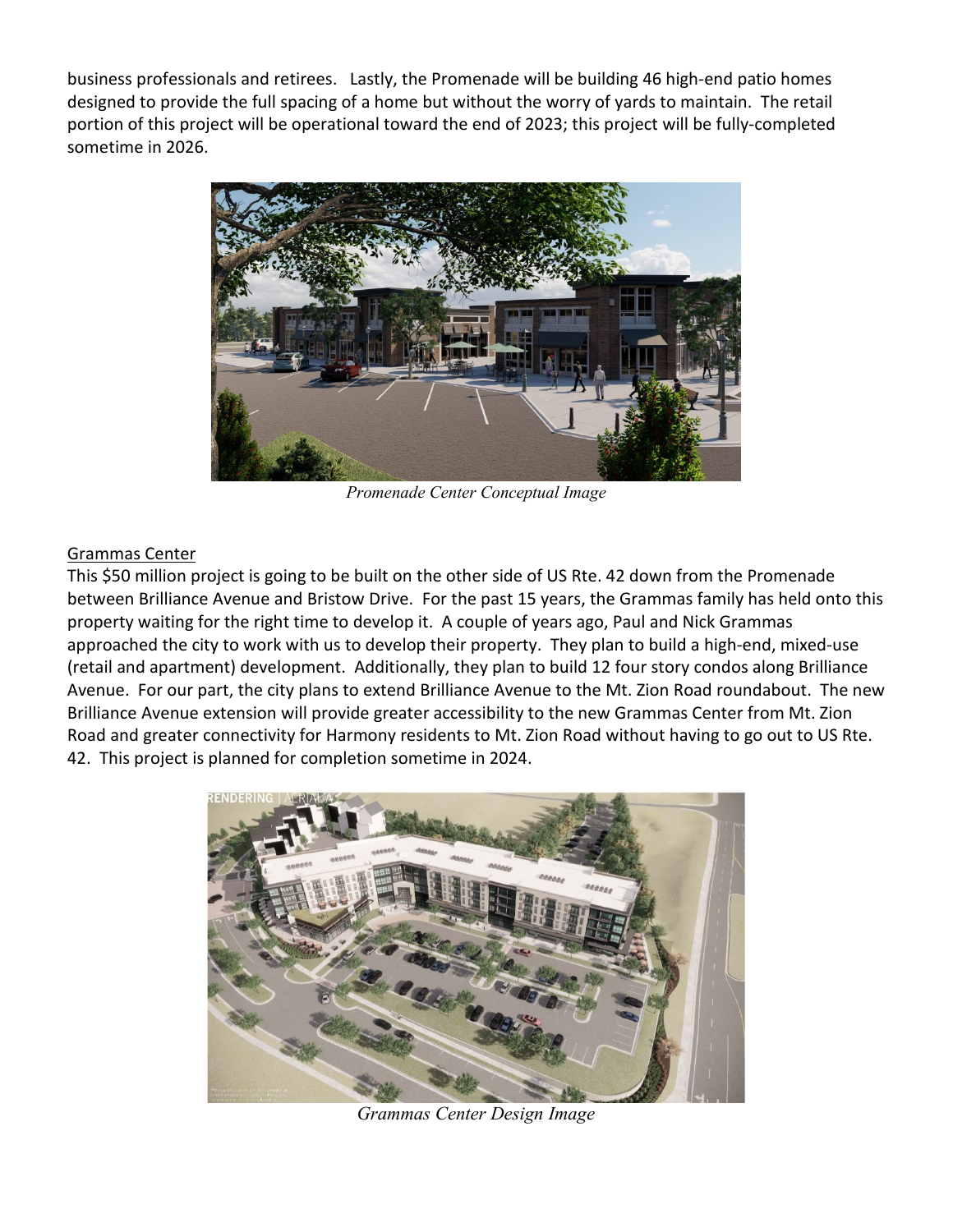## Graeter's and Braxton Center

Richard Graeter has purchased 5.6 acres of the new Kroger outlots next to the Wings and Rings restaurant location. He is selling half this property to Braxton Brewery so they and another food retailer can build. Both developers will be building a center outdoor location so customers can sit and enjoy their purchased ice cream or beer. Additionally, this outdoor center will serve as an event spot for both retailers. This project is planned to be completed in 2023-24.

I am asked how we got Graeter's to choose Union. They were deciding between Union and Indianapolis to build. All I can say is that it is nice that Richard Graeter is my Masonic Lodge Brother and good friend. I am also asked how we got Braxton Brewery to come home to Union. (For those that do not know, Jake and Greg Rouse, owners of Braxton Brewery, started their company at their home on Braxton Road, Union KY.) Jake and Greg Rouse are good friends of mine, as well as Richard Graeter's. It was quite easy for me to pitch to them that they should come home to Union…and with it being a joint venture with Graeter's, it was a no brainer. I am happy to have helped bring this project to Union.



*Graeter's and Braxton Center Location*

# Union Pointe Center

Union Pointe Center will be located on the corner of US Rte. 42 and Frogtown Road across from Ryle High School. Dr. James Wright formerly owned this property for many years and it was never fully developed until now. Several retail outlets are planned to be located on US Rte. 42 directly across from Ryle High School with access from Callie Way. This project is planned to be completed sometime in 2023-24.

# Union Town Center

I saved the best for last. Since 1999, we have all heard that Union has a Town Plan to build a Town Center. Town Center Plans were drawn up to be anywhere in Union. There has not, until now, been a designated location for the new Town Center…now there is! The City of Union has purchased 22 acres from the Grammas family. These 22 acres are located between US Rte. 42 and Old Union Road. There will be a new City Building built, a large open park area just off of US Rte. 42, retail for smaller businesses that would have a harder time competing at other new Union projects, housing behind the retail locations, and walking trails around the new Town Center development.